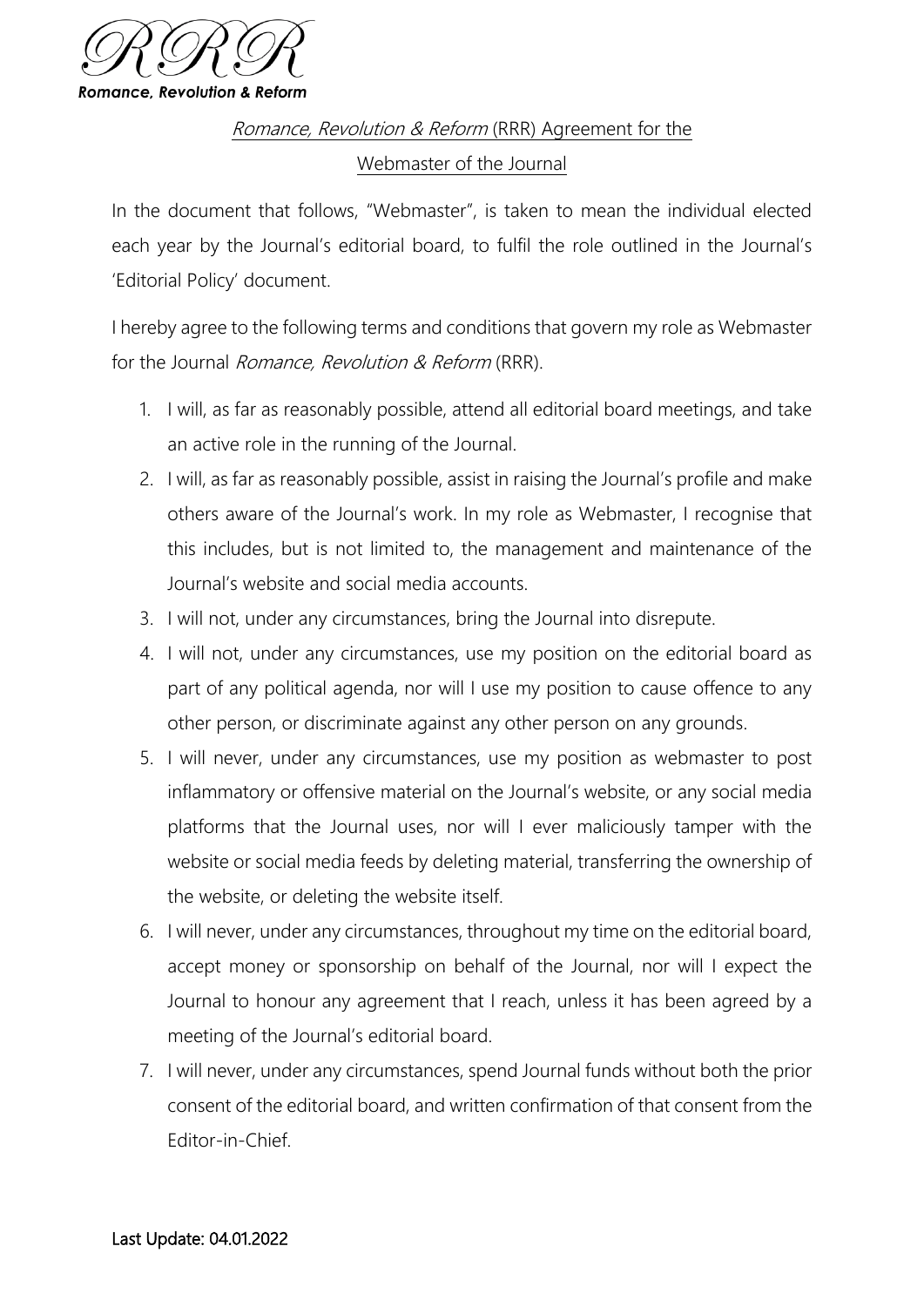

- 8. I will not expect the Journal to cover any expenses that I incur without the prior agreement of the editorial board.
- 9. In signing this document, I agree to adhere to the Journal's policies, including the privacy policy, which I have read, and which I know are available on the Journal's website.
- 10. I understand that, for the duration of my time on the Editorial Board, and for one year after having left, I will not be eligible to submit an article for consideration in RRR.
- 11. I recognise that, as far as reasonably possible, it is part of my responsibility to respond to all votes called by the Editor-in-Chief within 14 days of the vote being called.
- 12. I recognise that I have the right to withdraw from my post as Webmaster at any time, and that should I choose to do this, I must inform the Editor-in-Chief of my decision.
- 13. I recognise that, my position as Webmaster is reviewed annually by the editorial board, and that I reserve the right to resubmit my name for consideration as Webmaster, or for consideration as Editor-in-Chief or Deputy Editor for as long as I continue to be a Post-Graduate Researcher, or an MA student. I also recognise that I may only hold each of these roles for a maximum of three terms. I understand that, should I choose to apply for any one of these roles, my application will be considered purely on the basis of its own merits.
- 14. I recognise that should I fail to adhere to these terms and conditions, I may be removed from the Journal's editorial board.

| (Editor in Chief) |
|-------------------|

Full Name:

Last Update: 04.01.2022